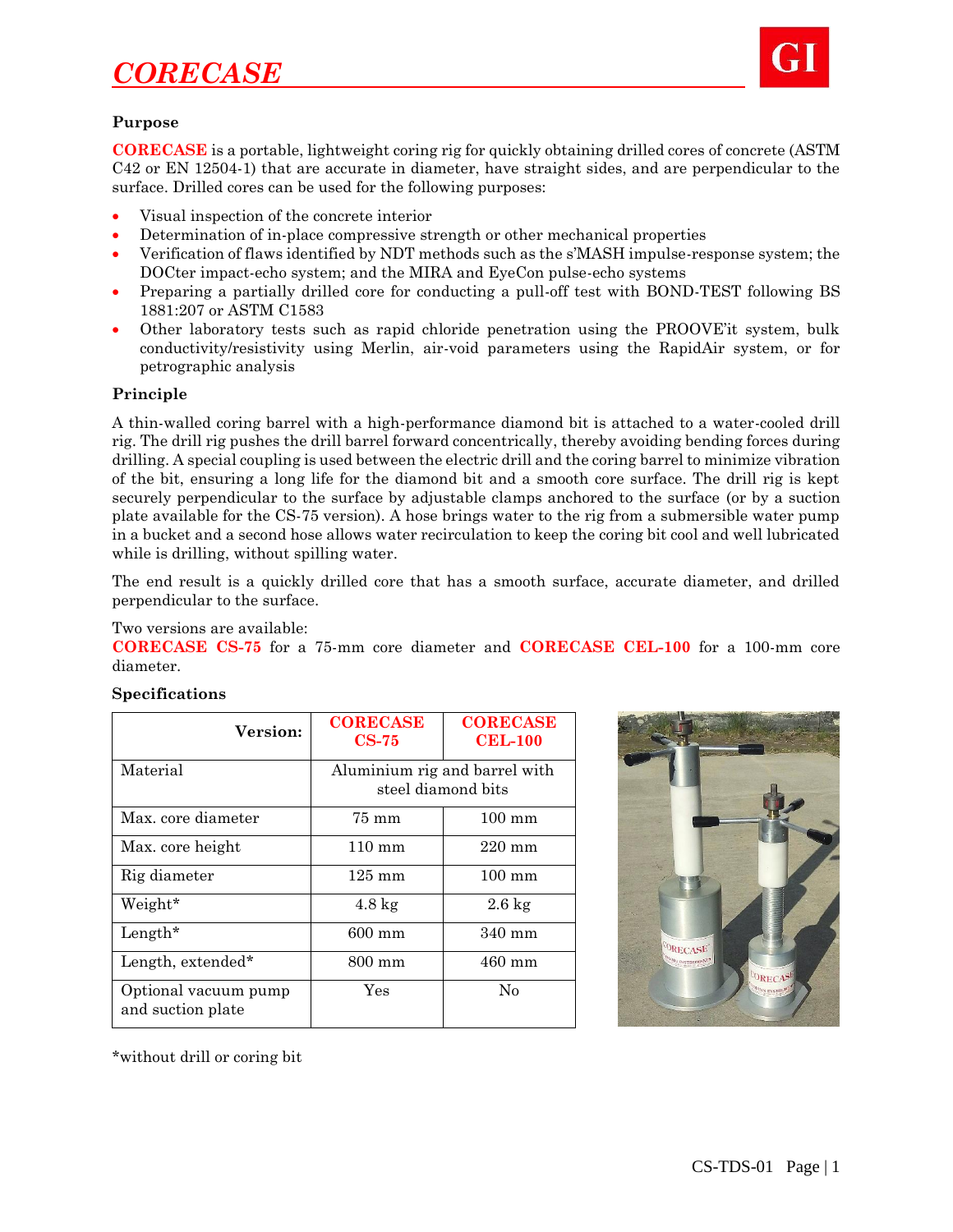# *CORECASE*



# **Example Applications**



*Coring with the* **CS-75** *rig clamped to the surface The* **CS-75** *coring rig attached to the suction plate* 



*before conducting* **BOND-TEST**



*Coring with the* **CS-75** *rig for inspection of cracks following chloride extraction*



*Coring with the* **CEL-100** *rig to for testing chloride permeability over the specimen*

# **Ordering Numbers**

# **CORECASE CS-75 (75-mm core)**

| Item                                 | Order#     |  |
|--------------------------------------|------------|--|
| Coring rig with coupling             | $CC-10$    |  |
| Handles for coring rig, 3 pcs        | $CC-20$    |  |
| Coring bit, 75 mm x 110 mm           | CCB-75/110 |  |
| Water pump with 2 hoses              | $CC-30$    |  |
| Clamping pliers, adjustable, 2       | $CC-40$    |  |
| Set of anchoring tools, 8 mm         | $CC-50$    |  |
| 8 mm expansion anchors, 20           | $CC-60$    |  |
| Chisel                               | $CC-70$    |  |
| Hammer                               | $CC-80$    |  |
| Core lifter, 75-mm diameter          | $CC-90$    |  |
| Wrench, 14 mm                        | $CC-100$   |  |
| Measuring tape                       | $CC-110$   |  |
| Set of spare bearings for coring rig | $CC-120$   |  |
| Reinforcement locator                | $CC-130$   |  |
| Manual                               | $CC-140$   |  |
| Attaché case                         | CC-150     |  |
| Optional items                       |            |  |

| Optional Renis        |          |  |
|-----------------------|----------|--|
| Suction plate         | $CC-160$ |  |
| Vacuum pump           | CC-170   |  |
| 1150 W electric drill | $CC-180$ |  |



*Optional suction plate with vacuum pump*